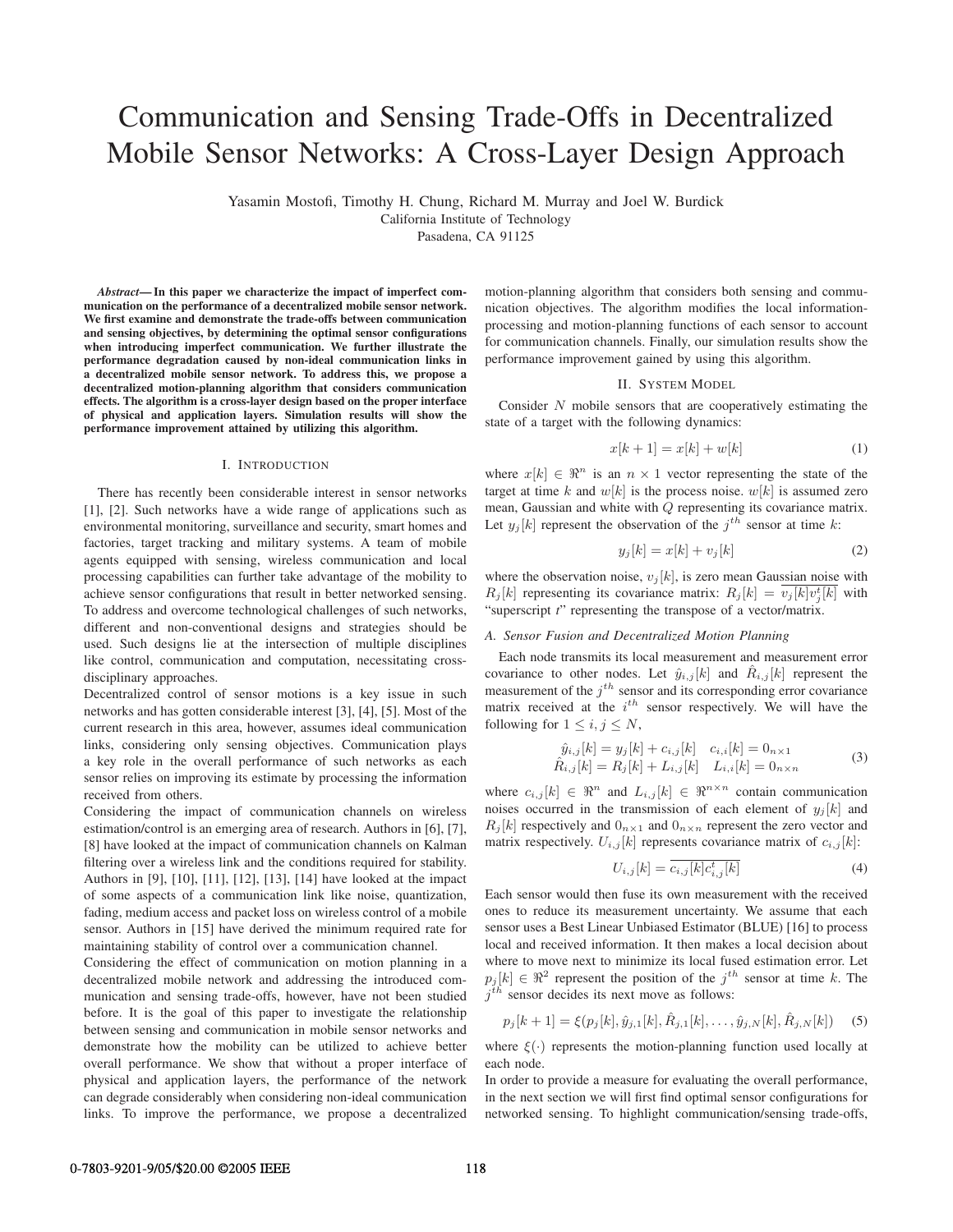we show how the optimal locations change when considering imperfect communication. This analysis provides the basis of comparisons and conclusions made later in this paper.

## III. PROVIDING A BENCHMARK: OPTIMAL SENSING LOCATIONS

In this section we examine sensing and communication trade-offs by finding the optimal locations of the sensors in the presence of imperfect communication. This investigation will serve two purposes:

- 1) To give insight on how communication impacts sensing,
- 2) To provide a benchmark for evaluating the performance of the decentralized network in the subsequent sections.

We are interested in finding optimal sensor locations:  $p_j[k]$ . The observation and communication noise covariances are functions of the locations of the sensors and target. Let  $g(\cdot)$  and  $h(\cdot)$  represent these functions respectively. Then,

$$
R_j[k] = g(p_j[k], p_T[k]) \quad 1 \le j \le N
$$
  
\n
$$
U_{i,j}[k] = h(p_i[k], p_j[k]) \quad 1 \le i, j \le N
$$
\n(6)

where  $p_T[k]$  represents target location at the  $k^{th}$  time instant. The optimal locations considering only communication costs may differ from the optimal locations considering only sensing costs. This results in a trade-off between communication and sensing. We will consider the nature of these trade-offs in this section. The time index  $k$  will be implied except when explicitly necessary.

# *A. Case of Perfect Communication*

First we will look at the optimal locations under perfect communication to focus on sensing costs. Let  $\Psi_i$  represent the error covariance matrix of the  $j<sup>th</sup>$  sensor after processing the information received from others. We will have the following using a BLUE estimator:

$$
\Psi_j = \left(\sum_{i=1}^N R_i^{-1}\right)^{-1} \tag{7}
$$

Note that in the absence of communication noise, each sensor has the same fused error covariance,  $\Psi_i$ . We take the determinant of  $\Psi_i$  to be the cost to minimize. Then the optimal locations are the solution to the following optimization problem:

$$
Maximize \quad det(\Psi_j^{-1}) \to Maximize \quad det(\sum_{i=1}^N R_i^{-1}) \quad (8)
$$

where sensor locations,  $p_1, p_2, \ldots, p_N$ , are the optimization variables and  $R_i$  for  $1 \leq i \leq N$  are functions of sensor locations as defined in Eq. 6.

# *B. Case of Imperfect Communication*

In this case, we will have the following error covariance matrix after fusion at the  $j^{th}$  sensor:

$$
\Psi_j = \left[ \sum_{i=1}^N (R_i + U_{j,i})^{-1} \right]^{-1} \tag{9}
$$

where  $R_i$  and  $U_{j,i}$  are functions of the optimization variables:  $p_1, p_2, \ldots, p_N$ , as indicated by Eq. 6. In this scenario, each sensor will have a different local cost function. Therefore, there are different ways of formulating the optimization problem. One possible way is to optimize an average measure,

$$
Maximize \sum_{j} det(\Psi_{j}^{-1}) \rightarrow Maximize \sum_{j} det(\sum_{i=1}^{N} (R_{i} + U_{j,i})^{-1})
$$
(10)

To see communication and sensing trade-offs from Eq. 8 and 10, we have to be more specific about the task of the network and define the function  $q$  in Eq. 6. Therefore in the remainder of the paper, we consider a target moving in the plane, and its state is defined to be its position, i.e.  $x = p_T \in \Re^2$ . The network will then be estimating the position of the target jointly. The conclusions drawn from this example are, nevertheless, applicable to other sensor network examples as well.

## *C. Cooperative Sensing for Target Location Estimation*

*1) Observation Parameters:* To model observation noise of each sensor, we choose a typically used sonar model [18], [19], which results in the following measurement noise covariance,  $R_i$ :

$$
R_j = T(\theta_j) D_j(r_j) T^t(\theta_j)
$$
\n(11)

where  $T(\theta_i)$  is the rotation matrix:

$$
T(\theta_j) = \begin{bmatrix} \cos(\theta_j) & \sin(\theta_j) \\ -\sin(\theta_j) & \cos(\theta_j) \end{bmatrix}
$$
 (12)

and

$$
D_j(r_j) = \begin{bmatrix} f_j(r_j) & 0\\ 0 & \gamma f_j(r_j) \end{bmatrix}
$$
 (13)

where  $r_j$  is the distance of the  $j^{th}$  sensor to the target and  $\theta_j$  is the corresponding angle in the global reference frame, as illustrated in Fig. 1. The function  $f_i$ , the model for the range noise variance of the  $j^{th}$  sensor, depends on  $r_j$  and  $\gamma$  is a scaling constant. Eq. 11 describes function g of Eq. 6 since  $r_i$  and  $\theta_i$  are functions of the locations of the target,  $p_T$ , and the j<sup>th</sup> sensor,  $p_j$ . A common model for  $f$  is quadratic, with the minimum achieved at a particular distance from the target, namely the "sweet spot" of the sensor [3].



Fig. 1. Illustration of System Variables

*2) Communication Parameters:* We consider an AWGN channel and a distance-dependent path loss model to describe the communication link [20]. Communication noises of the received observation vector are taken to be zero mean and i.i.d, which results in

$$
U_{i,j} = \sigma_{comm,i,j}^2 I_2 \tag{14}
$$

with  $I_2$  representing a  $2 \times 2$  unit matrix. We assume symmetric uplink and downlink, which implies  $U_{i,j} = U_{j,i}$ .  $\sigma_{comm,i,j}^2$ , the communication noise variance of the transmission of each element of the observation vector from the  $j^{th}$  to the  $i^{th}$  sensor, is a function of the transmission environment and receiver/transmitter

## 0-7803-9201-9/05/\$20.00 © 2005 IEEE 119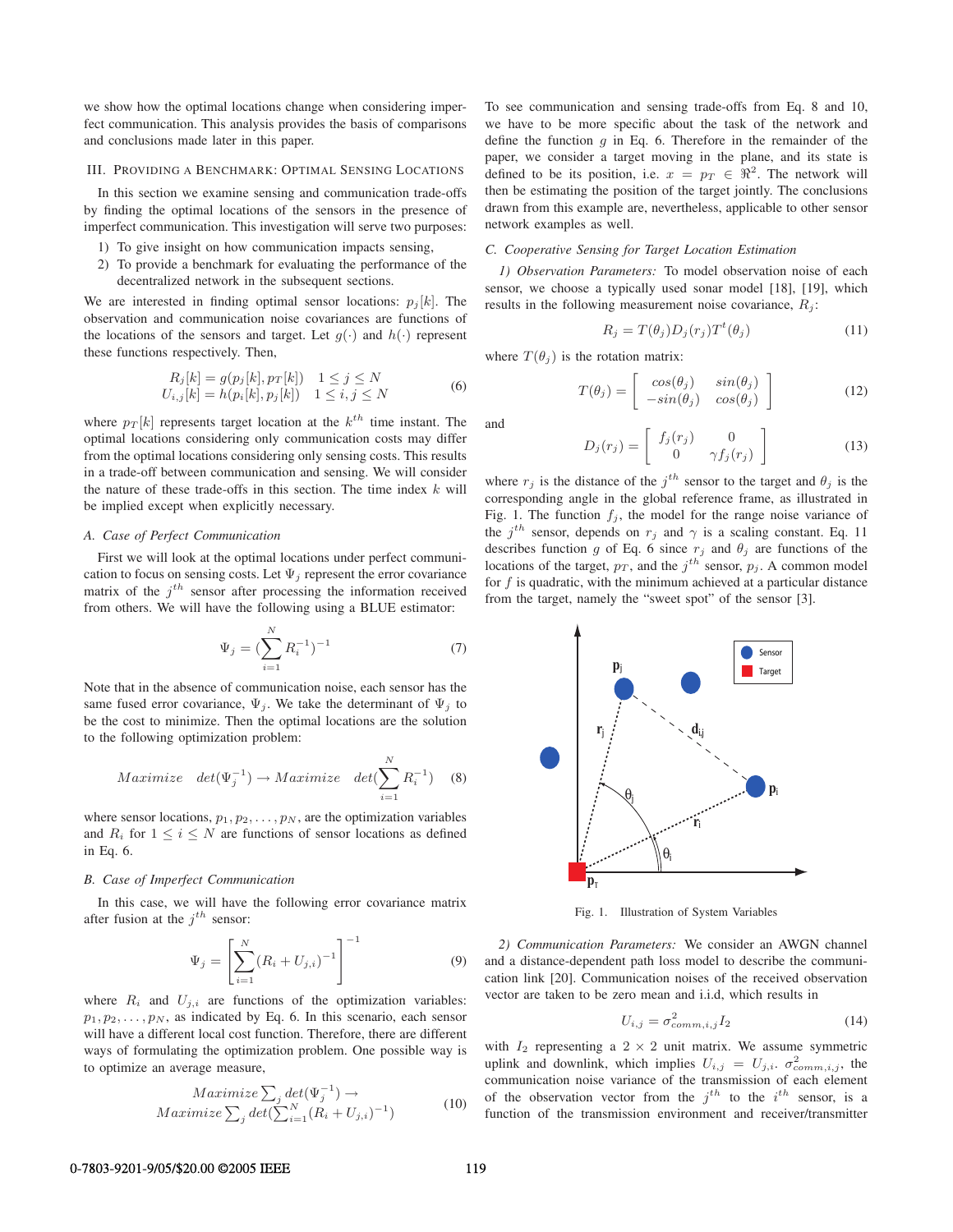design parameters. Authors in [9] showed that for a uniform quantizer and BPSK modulation, using a distance-dependent path loss model, communication noise variance will be as follows:

$$
\sigma_{comm,i,j}^2 = \frac{q^2}{12} + q^2 \times \frac{4^{N_b} - 1}{3} \times Q(\sqrt{SNR_{rec,i,j}})
$$
 (15)

where q is the quantization step size and  $N_b$  is the number of bits per transmission of each element of the observation vector. We assume that all the sensors use the same q and  $N_b$ .  $Q(\mu) = \frac{1}{\sqrt{2\pi}} \int_{\mu}^{\infty} e^{-\frac{t^2}{2}} dt$ for an arbitrary  $\mu$ .  $SNR_{rec,i,j}$  is the average received Signal to Noise Ratio and will have the following relationship with  $d_{i,j}$ , the distance separating the  $i^{th}$  and  $j^{th}$  sensors:

$$
SNR_{rec,i,j} = \frac{\alpha}{d_{i,j}^{n_p}}
$$
\n(16)

where  $d_{i,j} = \sqrt{r_i^2 + r_j^2 - 2r_i r_j cos(\theta_i - \theta_j)}$  and  $n_p > 0$  is the path loss exponent which depends on the environment. Furthermore,  $\alpha \geq 0$  is a function of the transmitted signal power, receiver noise, frequency of operation and the communication environment [20]. We assume the same  $\alpha$  and  $n_p$  for all the communication links.

*3) Perfect Communication:* It can be shown that the maximization problem of Eq. 8 is equivalent to the following using Eq. 11 [3]:

$$
Maximize \quad \frac{1}{\gamma} \left[ \sum_{i=1}^{N} \frac{1}{f_i(r_i)} \right]^2 +
$$
\n
$$
\frac{(1-\gamma)^2}{\gamma^2} \sum_{\substack{2 \le i < j \le N \\ \gamma^2}} \frac{1}{f_i(r_i)f_j(r_j)} sin^2(\theta_i - \theta_j) +
$$
\n
$$
\frac{(1-\gamma)^2}{\gamma^2} \frac{1}{f_1(r_1)} \sum_{i=2}^{N} \frac{1}{f_i(r_i)} sin^2(\theta_i)
$$
\n(17)

where  $r_1, r_2, \ldots, r_N$  and  $\theta_2, \ldots, \theta_N$  are the optimization variables and  $\theta_1$  is taken zero. For instance, consider two sensors with the same  $f$  functions. It can be easily shown that the optimal locations will be as follows:  $r_{1,opt} = r_{2,opt} = r_{ss}$  and  $\theta_{1,opt} - \theta_{2,opt} = \frac{\pi}{2}$ . The sweet spot radius,  $r_{ss}$ , represents the distance from sensor to target that achieves the minimum of function  $f(r)$ .

*4) Imperfect Communication:* In this case, Eq. 10 will be as follows using Eq. 11 and 14:

$$
Maximize
$$
  

$$
\sum_{j} det(\sum_{i=1}^{N} T(\theta_i)(D_i(r_i) + U_{j,i})^{-1} T^t(\theta_i))
$$
 (18)

To see the impact of communication more clearly, consider the case of two sensors. After much algebraic manipulation, Eq. 18 is given by (assuming  $f_1 = f_2 = f$ ):

$$
Maximize
$$
  
\n
$$
\frac{\gamma(f(r_1) + f(r_2))^2 + \sigma_{comm}^2(\gamma + 1)(f(r_1) + f(r_2))}{\gamma f^2(r_1)(\gamma f^2(r_2) + \sigma_{comm}^4 + \sigma_{comm}^2(\gamma + 1)f(r_2))} +
$$
  
\n
$$
\frac{(\gamma - 1)^2 \sin^2(\Delta) f(r_1) f(r_2) + \sigma_{comm}^4}{\gamma f^2(r_1)(\gamma f^2(r_2) + \sigma_{comm}^4 + \sigma_{comm}^2(\gamma + 1)f(r_2))}
$$
\n(19)

where  $\Delta = \theta_1 - \theta_2$  and  $\sigma_{comm}^2 = \sigma_{comm,1,2}^2$  is a function of optimization variables through Eq. 15 and 16. The optimal solution of the case of perfect communication, i.e.  $\frac{\pi}{2}$  angle difference and sweet spot radius, may not be the optimal solution for this case any more. Depending on the quality of the channel, sensors may have to compromise sensing quality for better communication, sacrificing either the  $\frac{\pi}{2}$  angle and/or the sweet spot radius. This is what we refer to as "sensing/communication trade-offs". To see this, Table II shows the optimal solution to Eq. 19, found using a brute-force search, for the parameters of Table I and for three different channels,  $\alpha = 570$ ,  $\alpha = 5700$  and  $\alpha = 57000$ . Values of  $\alpha$  are chosen based on realistic parameters for transmitted signal power, receiver noise and frequency of operation. As  $\alpha$  gets smaller, the quality of the channel degrades ( $SNR_{rec}$  is proportional to  $\alpha$ ). We can see from Table II that as  $\alpha$  gets smaller, the optimal solution deviates more considerably from the solution of the perfect communication case. For instance at  $\alpha = 570$ ,  $\Delta_{opt}$  is 18° instead of 90° of the perfect communication case. The results highlight sensing and communication trade-offs in sensor networks.



SYSTEM PARAMETERS

|                | Perfect    | Distance-Dependent Path Loss |                 |                  |
|----------------|------------|------------------------------|-----------------|------------------|
|                | Comm       | $\alpha = 570$               | $\alpha = 5700$ | $\alpha = 57000$ |
| $r_{1,opt}$    | 15.625     | 15.2                         | 14 1            | 15.625           |
| $r_{2,opt}$    | 15.625     | 15.2                         | 14 1            | 15.625           |
| $\Delta_{opt}$ | $90^\circ$ | $18^\circ$                   | $70.56^\circ$   | $90^\circ$       |

TABLE II OPTIMAL LOCATIONS FOR TWO SENSORS

# IV. DECENTRALIZED MOBILE SENSOR NETWORK AND IMPERFECT COMMUNICATION

The previous section provided insight on the impact of communication on the optimal locations of the sensors. In this section we consider a mobile network that seeks to achieve the optimal configuration through local decentralized motion planning. We investigate the effect of imperfect communication on such networks. We further propose an algorithm that extends the work developed in [3] to improve the performance by taking communication effects into account in the motion-planning process of each sensor.

## *A. Decentralized Mobile Sensor Network*

Before introducing the impact of imperfect communication, we will first discuss related work on decentralized motion planning neglecting communication impacts.

The objective in cooperative estimation is to determine the sensor motions which minimize fused estimation error. Furthermore, we seek a decentralized solution such that each sensor identifies its optimal location for the next time step. Given that the gradient provides the locally optimal direction of movement, authors in [3] use a gradient-based descent algorithm which defines the optimal control action as the one which will position each sensor to minimize a local measure function in the following time step. They further reduce the gradient descent algorithm to a discrete gradient search algorithm by restricting the possible control actions for each sensor to a finite, discrete set of motions. Their algorithm demonstrated performance improvement over other existing decentralized motionplanning algorithms with low computational complexity. Here we briefly describe the algorithm (for more details, see [3]).

Each sensor takes a local measurement as described by Eq. 2 and uses a local Kalman filter [21] to improve its local estimate. Let  $x_{est,j}[k]$  and  $Z_j[k]$  represent the local estimate of the  $j^{th}$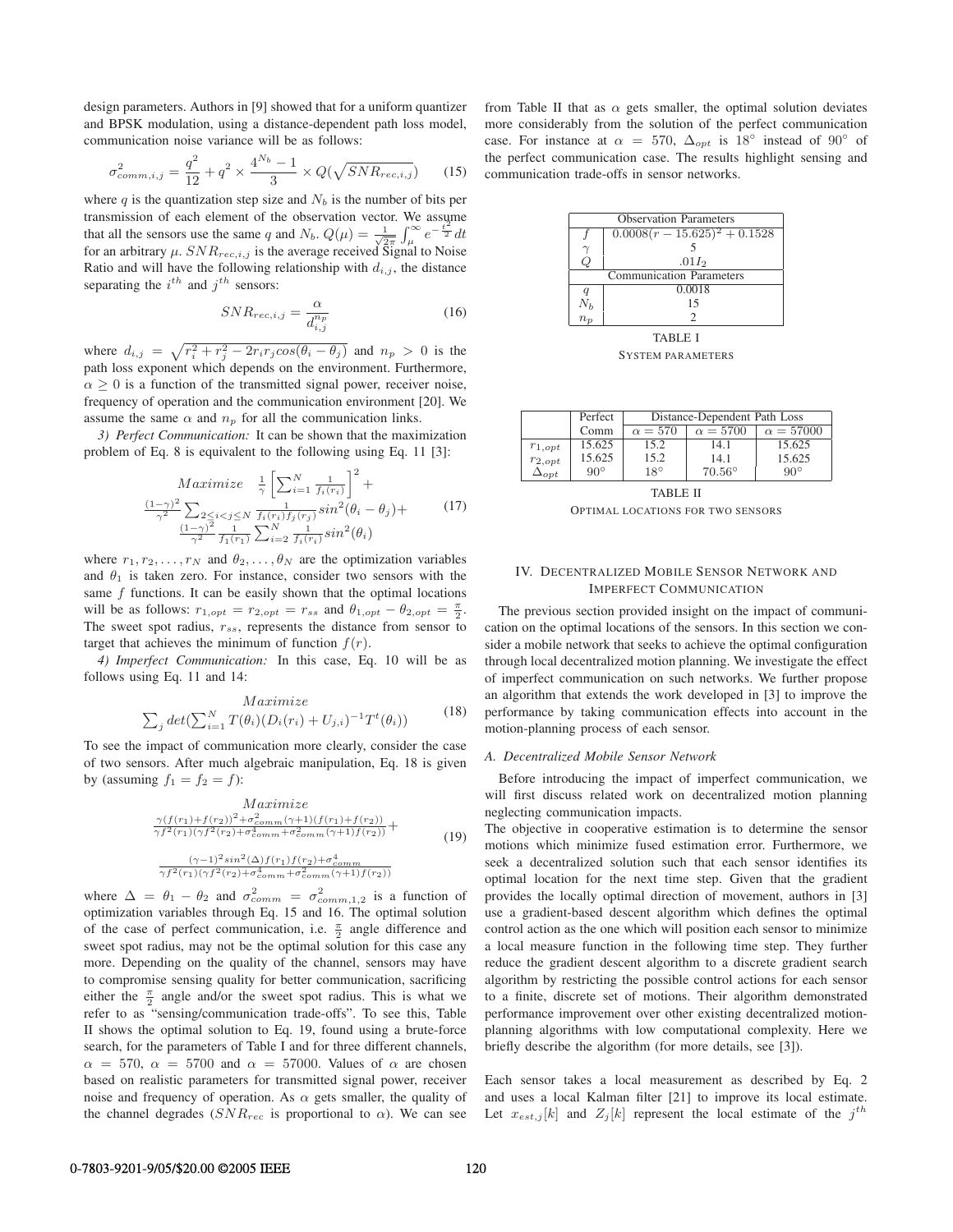sensor and its corresponding error covariance matrix after Kalman filtering at time  $k$ . Each sensor then transmits its local information and receives the estimates of others. For this section we assume perfect communication. Therefore, the  $j<sup>th</sup>$  sensor will have the exact copies of  $x_{est}[k]$  and  $Z[k]$  of other sensors. It then fuses all the information to improve its performance by using a BLUE estimator. Let  $x_{fused,j}[k]$  and  $Z_{fused,j}[k]$  represent the estimate of the target and the corresponding error covariance matrix after fusion at the  $j<sup>th</sup>$ sensor. We will have,

$$
Z_{fused,j}[k] = \left(\sum_{i=1}^{N} Z_i^{-1}[k]\right)^{-1} \tag{20}
$$

To plan its next move, the  $j<sup>th</sup>$  sensor takes the following steps:

1) It uses  $x_{fused,j}[k]$  and Q to predict the next state of the target (if an estimate of  $Q$  is not available, it assumes that the state of the target has not changed):

$$
x_{predicted,j}[k+1] = x_{fused,j}[k] + s \tag{21}
$$

where  $x_{predicted,j}[k+1]$  is the prediction of the  $j^{th}$  sensor of the state of the target and  $s$  is a sample of zero mean white Gaussian noise generated using covariance matrix Q.

2) Using the received local error covariances of other sensors, it then predicts the estimation error covariances of other nodes by propagating the corresponding Kalman filters one step ahead:

$$
Z_{predicted,j,i}[k+1] = EP(Z_i[k]) \quad j \neq i \tag{22}
$$

where  $Z_{predicted,j,i}[k+1]$  is the  $j<sup>th</sup>$  node's prediction of the local error covariance of the  $i^{th}$  sensor.  $EP(\cdot)$  stands for a function that produces a prediction of the next error covariance using Kalman filtering.

3) For every possible motion vector, m, the  $j<sup>th</sup>$  node then predicts its own error covariance by progressing its Kalman filter. Let  $Z_{predicted,j}[k+1,m]$  represent the prediction of the  $j<sup>th</sup>$ sensor of its own error covariance as a function of  $m$ . Using these predictions, the  $j<sup>th</sup>$  node produces the following cost to minimize:

$$
MotionCost_j[k, m] = det(Z_{predicted, j}^{-1}[k+1, m] + \sum_{i=1, i \neq j}^{N} Z_{predicted, j, i}^{-1}[k+1])^{-1}
$$
 (23)

 $MotionCost<sub>j</sub>[k,m]$  is the cost used by the  $j<sup>th</sup>$  sensor in planning its motion at time  $k$ . Finally it chooses the motion vector that minimizes the cost:

$$
m^* = argmin \quad MotionCost_j[k, m] \tag{24}
$$

In this manner, the task of motion planning is given to each sensor, in place of a central computation node. To see the performance of the decentralized algorithm for the observation parameters of Table I under perfect communication, Fig. 2 shows sensor trajectories for 50 time steps. It shows the convergence of sensors to their optimal locations (defined by the solution of Eq. 17) when  $N = 3$ .

## *B. Impact of Imperfect Communication*

We observed in Section III that to optimize the performance in the presence of imperfect communication, the network may need to trade sensing quality for better communication performance. This means that the local motion-planning algorithm should take communication link qualities into account. Information on the quality of the link is available in the physical layer. Since motion planning is performed in the higher application layer, this requires proper interface between the two layers. Existing motion-planning algorithms do not



Fig. 2. Performance of the already-existing decentralized algorithm, case of perfect communication, *N* = 3

take communication issues into account. Using such algorithms in the presence of non-ideal communication links can result in poor performance as each sensor will now receive noisy versions of  $x_{est}[k]$ and  $Z[k]$ . To illustrate this, we add non-ideal communication links to the simulation setup of Fig. 2. Since communication impacts are not taken into account in the motion-planning algorithm, we consider scenarios that have a distance-dependent packet drop mechanism in order to limit the amount of received estimation noise. This means that for  $d_{i,j} > d_{critical}$ , the *i*<sup>th</sup> sensor will discard the data received form the  $j<sup>th</sup>$  sensor. Scenario#1 refers to the case where  $\alpha = 5700$ when received packets are kept. Scenario#2 refers to an ideal case where received packets are noise-free if they are kept in the receiver and scenario#3 refers to the case where  $\alpha = 570$ . Communication parameters are as summarized in Table I and  $d_{critical} = 20m$ . Fig. 3 shows sensor trajectories for  $N = 2$ , scenario#1 and for 50 time steps. As can be seen, the algorithm does not converge and the sensors are acting independently. Fig. 4 shows the determinant of the error covariance of one of the sensors (after fusion) for scenario#1 and 2. For comparison, the determinant of the error covariance for  $N = 1$ and  $N = 2$  with perfect communication are also plotted. At the beginning the sensors can communicate and, due to the low level of communication noise for these two scenarios, can benefit from cooperative sensing for a short period of time. However, since the local information processing and motion planning algorithms of each sensor do not take communication effects into account, the sensors can not be guided toward finding the optimum locations. Instead, they move in the opposite directions of the optimum trajectories, which results in the sensors acting independently (see Fig. 3). The same situation happens after a few iterations as well. Therefore, the sensors can not benefit from networked sensing. Fig. 4 also shows the performance for scenario#2, the ideal case in which the received packets are noise-free if not dropped in the receiver. We can see that the network shows a similar behavior. It can not find the optimum locations and can not benefit from cooperative sensing. Fig. 5 shows the determinant of the error covariance of one of the sensors (after fusion) for scenario#3. In this scenario,  $\alpha = 570$ , which represents a weaker channel. It can be seen that since the communication noise is not accounted for in sensor fusion and motion planning algorithms,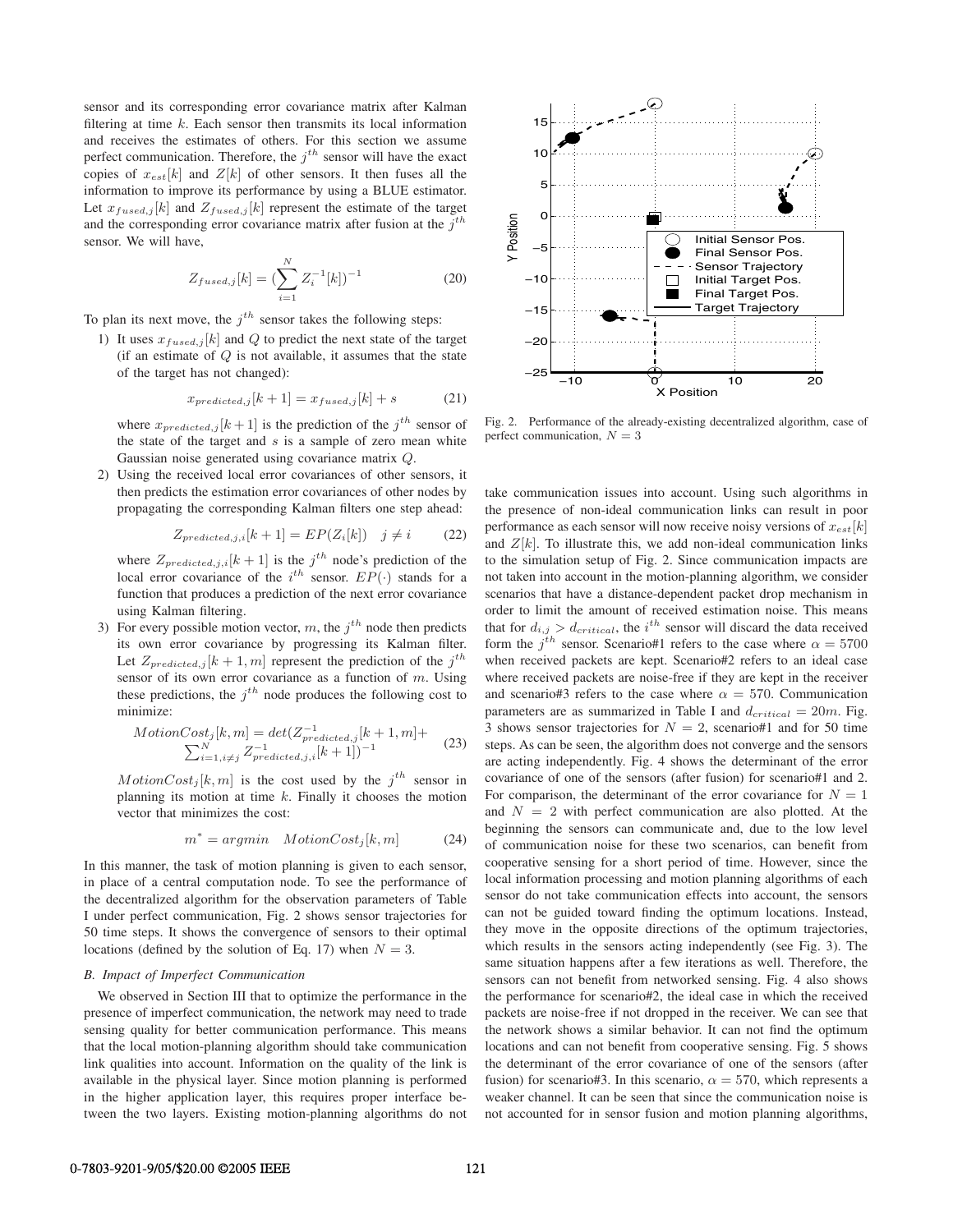the estimation error can get considerably high when received packets are not dropped. The trajectories for scenario#3 are similar to that of scenario#1 of Fig. 3. It should be noted that in the absence of a packet drop mechanism, the estimation error would have been even higher due to the lack of a proper interface of the physical and the application layers. To see this, Fig. 5 also shows a sample of the estimation error for scenario#4. Scenario#4 refers to the case where all the packets are kept in the receiver and  $\alpha = 5700$ . Although this is a stronger channel, the estimation error can get considerably high since the sensors move away from each other.

In general, even for the cases that the sensors start out closer, they can easily end up performing individual estimation. This behavior of the network is also independent of the value of  $d_{critical}$ . This is due to the fact that the motion-planning algorithm is not taking communication effects into account. This motivates designing decentralized motionplanning algorithms that are more robust to communication imperfection. The next section will show how to modify the aforementioned decentralized algorithm to include communication impacts, creating the possibility of sensing/communication trade-offs when planning the next move.



Fig. 3. Performance of the already-existing decentralized algorithm, case of imperfect communication,  $N = 2$ , scenario#1

# *C. A Decentralized Motion-Planning Algorithm Considering Both Communication and Sensing: A Cross Layer Design Approach*

To improve the performance in the presence of imperfect communication, we modify the algorithm to allow for an interface of application and physical layers. Physical layer will pass information on the quality of the link to the application layer. More specifically, it will pass knowledge of the communication noise variances,  $\sigma_{comm,i,j}^2[k]$ . Application layer of each sensor then uses this information for both fusion and motion planning. At the time of local fusion, Eq. 20 becomes:

$$
Z_{fused,j}[k] = \left(\sum_{i=1}^{N} (\hat{Z}_{j,i}[k] + U_{j,i}[k])^{-1}\right)^{-1}
$$
 (25)

where  $\hat{Z}_{j,i}[k]$  is the noisy version of  $Z_i[k]$  received by the  $j^{th}$  sensor. Eq. 25 prevents noisy samples from degrading fusion performance. In practice physical layer can estimate  $\sigma_{comm,i,j}^2$  by measuring the



Fig. 4. Performance of the already-existing decentralized algorithm, case of imperfect communication, N=2, scenario#1 and scenario#2



Fig. 5. Performance of the already-existing decentralized algorithm, case of imperfect communication, N=2, scenario#3 and scenario#4

received Signal to Noise Ratio. Then when planning the next move, Eq. 23 should be modified as follows:

$$
MotionCost_j[k, m] = det \left[ Z_{predicted,j}^{-1}[k+1, m] + \sum_{i \neq j} (Z_{predicted,j,i}[k+1] + U_{predicted,j,i}[k+1, m])^{-1} \right]^{-1}
$$
\n(26)

where  $Z_{predicted,j,i}[k+1] = EP(\hat{Z}_{j,i}[k])$  and  $U_{predicted,j,i}[k+1,m]$  is the  $j<sup>th</sup>$  sensor's prediction of the com-

munication error covariance of the  $i^{th}$  sensor's transmission given motion vector  $m$ . Typically each sensor also transmits its position as well. In that case, the  $j^{th}$  sensor receives noisy estimates of positions of other nodes from which it can estimate its distances to other sensors for each motion vector. It can then use the model described by Eq. 15 to get  $U_{predicted,j,i}[k+1,m]$ . If the estimates of positions of other nodes are not available, the received observation estimates have implicit information on the positions of other nodes and can be used for prediction. Fig. 6-10 show the performance of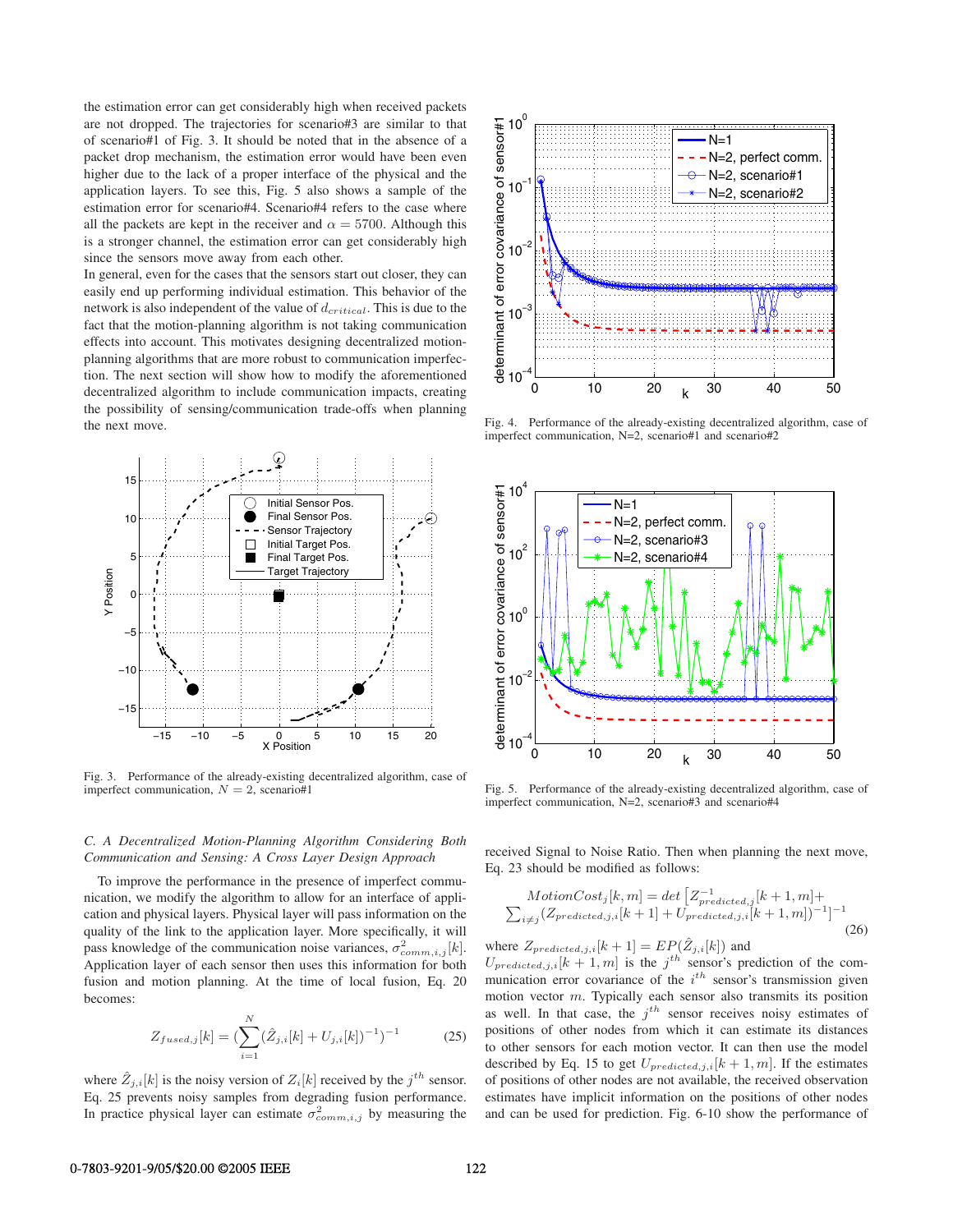the proposed algorithm for the parameters of Table I. Fig. 6 shows sensor trajectories for 50 time steps,  $N = 2$  and  $\alpha = 570$ . We can see convergence of the sensors to their optimal locations. After 50 time steps, we have  $\Delta[50] = 13.5^{\circ}$ ,  $r_1[50] = 16$  and  $r_2[50] = 16.1$ . Comparing these values with the corresponding optimal ones in Table II, shows convergence of the decentralized algorithm to the optimal locations. We can see that by accounting for communication links in the application layer, we improve the performance considerably. Fig. 7-10 show the determinant of the error covariance of one of the sensors (after fusion) as a function of time, for two different channels and for  $N = 2, 3, 4$  and 5 respectively. We can see that in all the figures, for  $\alpha = 5700$ , the error stays very close to that of the ideal communication from the beginning. For  $\alpha = 570$ , the sensors start out acting individually but can find the optimum configuration quickly resulting in the error reaching very close to that of the ideal communication case after a few time steps. The convergence gets faster as the quality of the link improves. Convergence time is also a function of the initial positions of the sensors and may be different for different sensors of the network. The error is always bounded by that of a single sensor independent of the quality of the link. The results emphasizes the importance of cross-layer feedback in decentralized motion-planning.

To see the performance of the proposed algorithm when the target is moving faster, we next simulate the proposed algorithm for the following target motion:  $x_{fast}[k + 1] = Ax_{fast}[k] + w[k]$ . Fig. 11, 12 and 13 show the performance of the proposed decentralized algorithm for  $A = .7I_2$ ,  $Q = .1I_2$  with the rest of the parameters as summarized in Table I. Fig. 11 shows how sensors track the target for  $N = 2$ ,  $\alpha = 570$  and 50 time steps. Fig. 12 ans 13 show the determinant of the error covariance of one of the sensors (after fusion) as a function of time, for two different channels and for  $N = 2$ and 4 respectively. Fig. 11 shows that using the proposed algorithm, the sensors can track the target considerably well. Fig. 12 ans 13 further demonstrate that the error reaches very close to that of the ideal communication case. We can see that the network benefits from cooperative sensing for target tracking.



Fig. 6. Performance of the proposed decentralized algorithm, case of imperfect communication,  $N = 2$ ,  $\alpha = 570$ 



Fig. 7. Performance of the proposed decentralized algorithm, case of imperfect communication, N=2



Fig. 8. Performance of the proposed decentralized algorithm, case of imperfect communication, N=3

## V. SUMMARY

In this paper we considered the impact of imperfect communication on the performance of a decentralized mobile sensor network. We showed communication and sensing trade-offs in such networks by determining the optimal sensor locations in the presence of non-ideal communication links. To improve the performance, we proposed a decentralized motion-planning algorithm that takes both communication and sensing objectives into account. The algorithm was a cross-layer design and highlighted the importance of sharing the information of physical layer with the application layer. Finally simulation results showed the performance improvement gained by using this algorithm.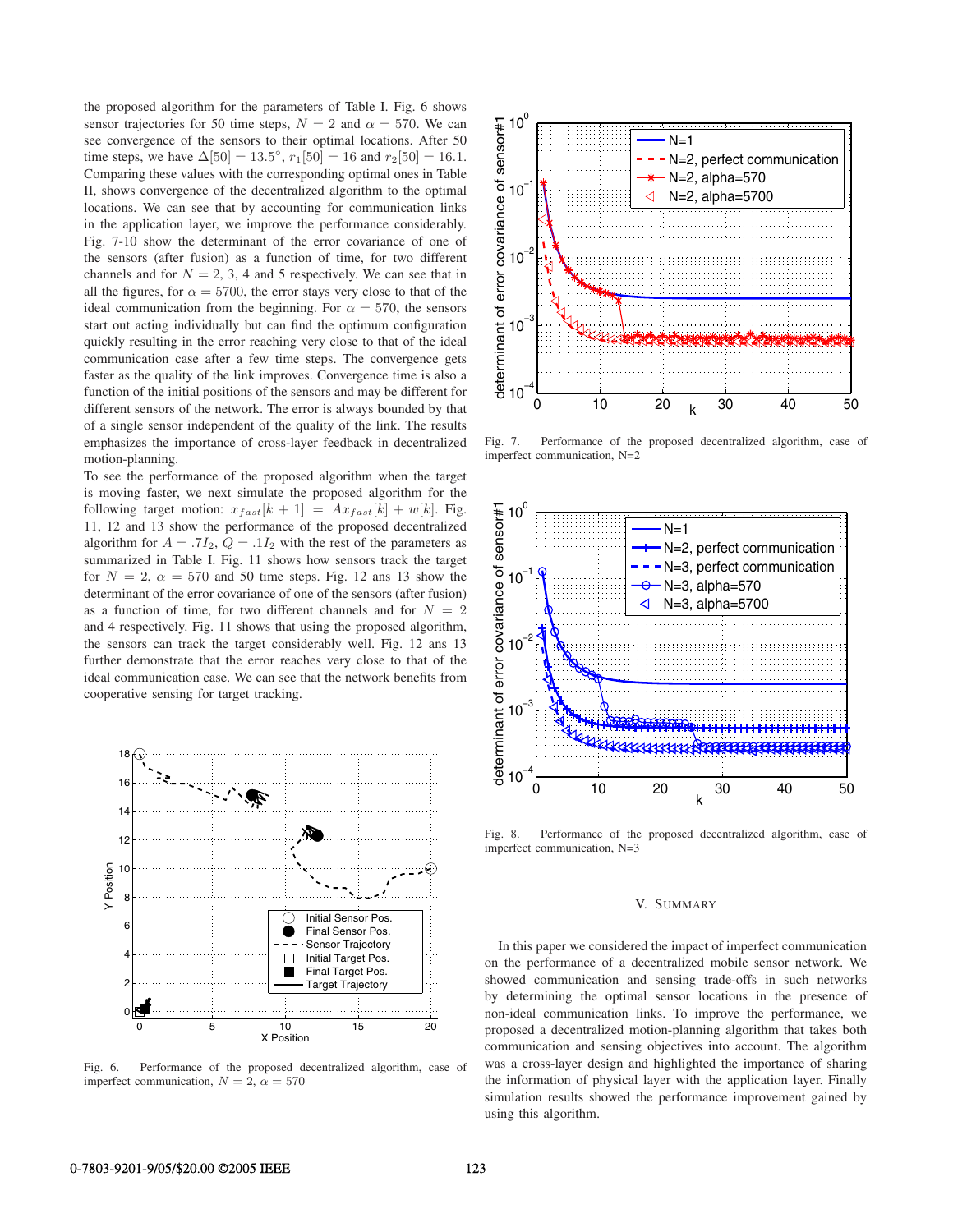

Fig. 9. Performance of the proposed decentralized algorithm, case of imperfect communication, N=4



Fig. 10. Performance of the proposed decentralized algorithm, case of imperfect communication, N=5

#### VI. ACKNOWLEDGEMENTS

Authors would like to thank Vijay Gupta for useful discussions on the topic.

## **REFERENCES**

- [1] C. Chong and S. Kumar, "Sensor networks: evolution, opportunities and challenges," Proceedings of the IEEE, Volume: 91, Issue: 8, Aug. 2003, Pages:1247-1256
- [2] B. Sinopoli, C. Sharp, L. Schenato, S. Schaffert and S. Sastry, "Distributed control applications within sensor networks," Proceedings of the IEEE, Volume: 91, Issue: 8, Aug. 2003, Pages:1235-1246
- [3] T. H. Chung, V. Gupta, J. W. Burdick and R. M. Murray, "On a Decentralized Active Sensing Strategy using Mobile Sensor Platforms in a Network," 43rd IEEE Conf. on Decision and Control, 2004



Fig. 11. Performance of the proposed decentralized algorithm when tracking, case of imperfect communication, N=2



Fig. 12. Performance of the proposed decentralized algorithm when tracking, case of imperfect communication, N=2

- [4] D. Yeung and G. A. Bekey, "A Decentralized Approach to the Motion Planning Problem for Multiple Mobile Robots," Proc. of Intl. Conf. on Robotics and Automation, vol. 4, pp. 1779-1784, 1987
- [5] Y. Guo and L. E. Parker, "A Distributed and Optimal Motion Planning Approach for Multiple Mobile Robots," Proc. of Intl. Conf. on Robotics and Automation, vol. 3, pp. 2612-2619, 2002
- [6] B.Sinopoli, L. Schenato, M. Franceschetti, K. Poolla, M. Jordan, S., "Kalman filtering with intermittent observations," IEEE Transactions on Automatic Control, Vol. 49, Issue: 9, Sept. 2004
- [7] X. Liu and A. J. Goldsmith, "Kalman Filtering with Partial Observation Losses," 43rd IEEE Conference on Decision and Control, 2004
- [8] Y. Mostofi and R. Murray, "On Dropping Noisy Packets in Kalman Filtering Over a Wireless Fading Channel," To appear in the 24th American Control Conference (ACC)
- [9] Y. Mostofi and R. Murray, "Effect of Time-Varying Fading Channels on the Control Performance of a Mobile Sensor Node," Proceedings of 1st IEEE International Conference on Sensor and Adhoc Communications and Networks, 2004
- [10] L. Xiao, M. Johansson, H. Hindi, S. Boyd and A. Goldsmith, "Joint